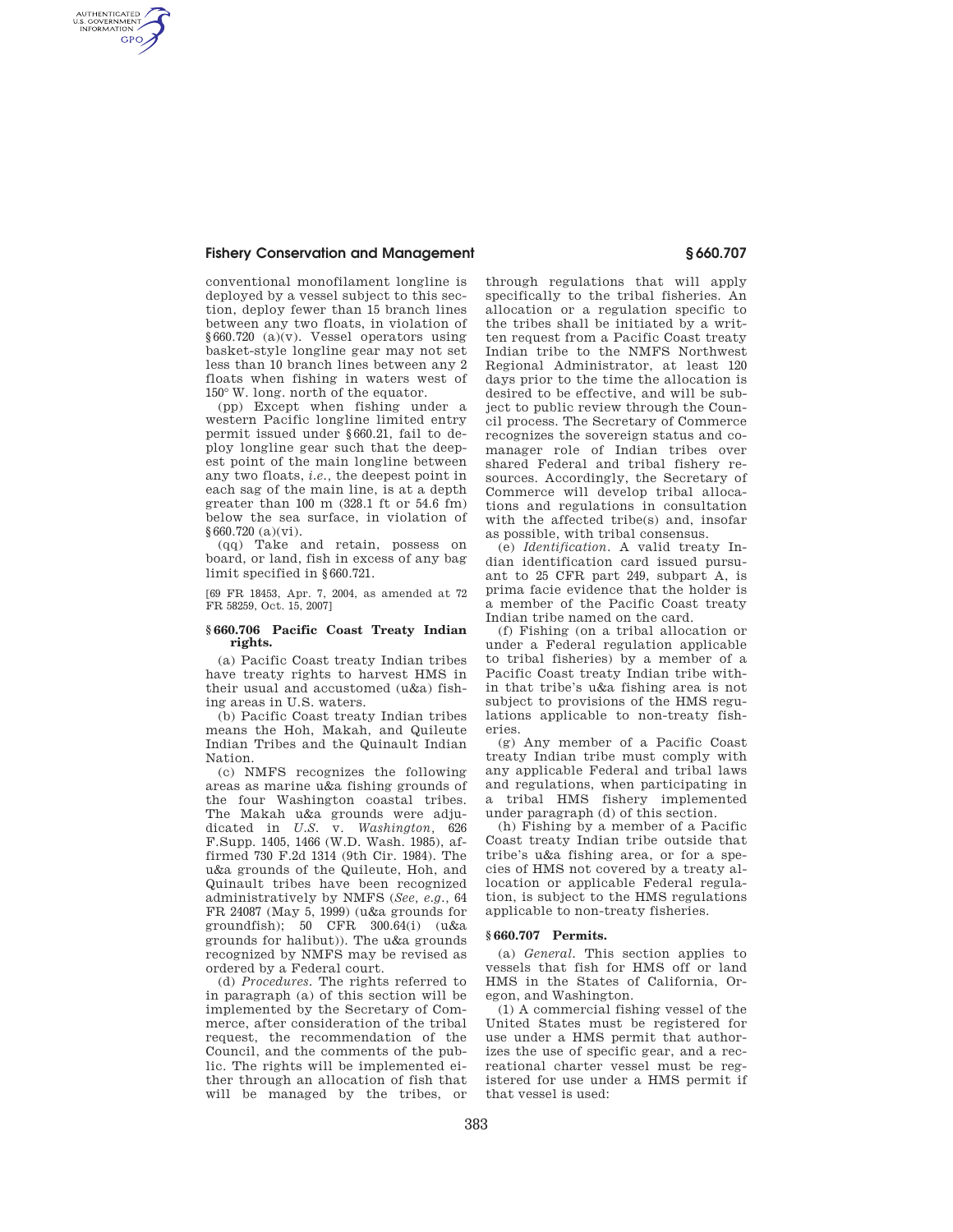(i) To fish for HMS in the U.S. EEZ off the States of California, Oregon, and Washington; or

(ii) To land or transship HMS shoreward of the outer boundary of the U.S. EEZ off the States of California, Oregon, and Washington.

(2) The permit must be on board the vessel and available for inspection by an authorized officer, except that if the permit was issued while the vessel was at sea, this requirement applies only to any subsequent trip.

(3) A permit is valid only for the vessel for which it is registered. A permit not registered for use with a particular vessel may not be used.

(4) Only a person eligible to own a documented vessel under the terms of 46 U.S.C. 12102(a) may be issued or may hold (by ownership or otherwise) an HMS permit.

(b) *Application.* (1) Following publication of the final rule implementing the FMP, NMFS will issue permits to the owners of those vessels on a list of vessels obtained from owners previously applying for a permit under the authority of the High Seas Fishing Compliance Act, the Tuna Conventions Act of 1950, the Marine Mammal Protection Act, and the Fishery Management Plan for Pelagic Fisheries of the Western Pacific Region, or whose vessels are listed on the vessel register of the Inter-American Tropical Tuna Commission.

(2) All permits issued by NMFS in accordance with paragraph (b)(1) of this section will authorize the use of specific fishing gear by the identified commercial fishing vessels.

(3) An owner of a vessel subject to these requirements who has not received an HMS permit from NMFS and who wants to engage in the fisheries must apply to the SFD for the required permit in accordance with the following:

(i) A Southwest Region Federal Fisheries application form may be obtained from the SFD or downloaded from the Southwest Region home page (*http:// swr.nmfs.noaa.gov/permits.htm*) to apply for a permit under this section. A completed application is one that contains all the necessary information and signatures required.

**§ 660.707 50 CFR Ch. VI (10–1–10 Edition)** 

(ii) A minimum of 15 days should be allowed for processing a permit application. If an incomplete or improperly completed application is filed, the applicant will be sent a notice of deficiency. If the applicant fails to correct the deficiency within 30 days following the date of notification, the application will be considered abandoned.

(iii) A permit will be issued by the SFD. If an application is denied, the SFD will indicate the reasons for denial.

(iv) *Appeals.* (A) Any applicant for an initial permit may appeal the initial issuance decision to the RA. To be considered by the RA, such appeal must be in writing and state the reasons for the appeal, and must be submitted within 30 days of the action by the RA. The appellant may request an informal hearing on the appeal.

(B) Upon receipt of an appeal authorized by this section, the RA will notify the permit applicant, or permit holder as appropriate, and will request such additional information and in such form as will allow action upon the appeal.

(C) Upon receipt of sufficient information, the RA will decide the appeal in accordance with the permit provisions set forth in this section at the time of the application, based upon information relative to the application on file at NMFS and the Council and any additional information submitted to or obtained by the RA, the summary record kept of any hearing and the hearing officer's recommended decision, if any, and such other considerations as the RA deems appropriate. The RA will notify all interested persons of the decision, and the reasons for the decision, in writing, normally within 30 days of the receipt of sufficient information, unless additional time is needed for a hearing.

(D) If a hearing is requested, or if the RA determines that one is appropriate, the RA may grant an informal hearing before a hearing officer designated for that purpose after first giving notice of the time, place, and subject matter of the hearing to the applicant. The appellant, and, at the discretion of the hearing officer, other interested persons, may appear personally or be represented by counsel at the hearing and